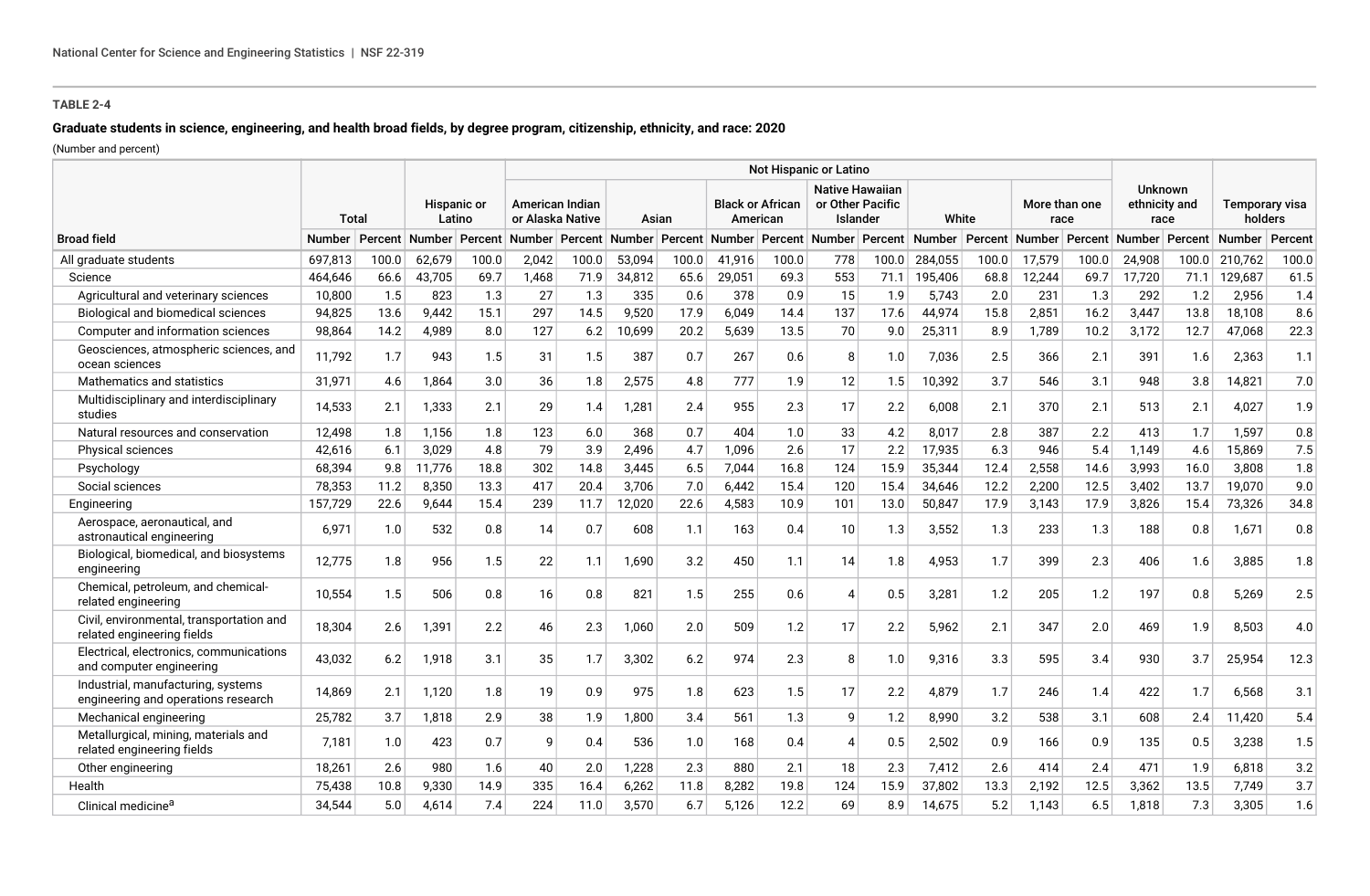# **Graduate students in science, engineering, and health broad fields, by degree program, citizenship, ethnicity, and race: 2020**

(Number and percent)

|                                                                           |         |         |                       |      |                                     |      |        |      |                                     |      | <b>Not Hispanic or Latino</b>                          |      |                                                                                   |      |                       |      |                                         |      |                           |         |
|---------------------------------------------------------------------------|---------|---------|-----------------------|------|-------------------------------------|------|--------|------|-------------------------------------|------|--------------------------------------------------------|------|-----------------------------------------------------------------------------------|------|-----------------------|------|-----------------------------------------|------|---------------------------|---------|
|                                                                           | Total   |         | Hispanic or<br>Latino |      | American Indian<br>or Alaska Native |      | Asian  |      | <b>Black or African</b><br>American |      | <b>Native Hawaiian</b><br>or Other Pacific<br>Islander |      | White                                                                             |      | More than one<br>race |      | <b>Unknown</b><br>ethnicity and<br>race |      | Temporary visa<br>holders |         |
| <b>Broad field</b>                                                        | Number  | Percent |                       |      |                                     |      |        |      |                                     |      |                                                        |      | Number Percent Number Percent Number Percent Number Percent Number Percent Number |      | Percent Number        |      | Percent Number Percent                  |      | <b>Number</b>             | Percent |
| Other health                                                              | 40.894  | 5.9     | 4,716                 | 7.5  | 111                                 | 5.4  | 2,692  | 5.1  | 3,156                               | 7.5  | 55                                                     | 7.1  | 23,127                                                                            | 8.1  | 1,049                 | 6.0  | 1,544                                   | 6.2  | 4,444                     | 2.1     |
| Master's students                                                         | 414,478 | 59.4    | 43,750                | 69.8 | 1.284                               | 62.9 | 35,075 | 66.1 | 30,842                              | 73.6 | 578                                                    | 74.3 | 175,090                                                                           | 61.6 | 11,069                | 63.0 | 16,617                                  | 66.7 | 100,173                   | 47.5    |
| Science                                                                   | 267,904 | 38.4    | 28,849                | 46.0 | 851                                 | 41.7 | 22,270 | 41.9 | 21,126                              | 50.4 | 403                                                    | 51.8 | 112,534                                                                           | 39.6 | 7,293                 | 41.5 | 11,351                                  | 45.6 | 63,227                    | 30.0    |
| Agricultural and veterinary sciences                                      | 6,487   | 0.9     | 626                   | 1.0  | 20                                  | 1.0  | 207    | 0.4  | 279                                 | 0.7  | 14                                                     | 1.8  | 3,949                                                                             | 1.4  | 153                   | 0.9  | 205                                     | 0.8  | 1,034                     | 0.5     |
| Biological and biomedical sciences                                        | 39,920  | 5.7     | 4,464                 | 7.1  | 111                                 | 5.4  | 4,682  | 8.8  | 3,834                               | 9.1  | 84                                                     | 10.8 | 19,042                                                                            | 6.7  | 1,308                 | 7.4  | 1,701                                   | 6.8  | 4,694                     | $2.2\,$ |
| Computer and information sciences                                         | 80,690  | 11.6    | 4,541                 | 7.2  | 113                                 | 5.5  | 9,479  | 17.9 | 5,171                               | 12.3 | 62                                                     | 8.0  | 21,380                                                                            | 7.5  | 1,519                 | 8.6  | 2,664                                   | 10.7 | 35,761                    | 17.0    |
| Geosciences, atmospheric sciences,<br>and ocean sciences                  | 5,277   | 0.8     | 496                   | 0.8  | 17                                  | 0.8  | 141    | 0.3  | 148                                 | 0.4  | $\overline{7}$                                         | 0.9  | 3,703                                                                             | 1.3  | 170                   | 1.0  | 179                                     | 0.7  | 416                       | 0.2     |
| Mathematics and statistics                                                | 18,284  | 2.6     | 1,239                 | 2.0  | 23                                  | 1.1  | 1.742  | 3.3  | 573                                 | 1.4  | 9                                                      | 1.2  | 5.904                                                                             | 2.1  | 295                   | 1.7  | 572                                     | 2.3  | 7.927                     | 3.8     |
| Multidisciplinary and interdisciplinary<br>studies                        | 10,980  | 1.6     | 1,084                 | 1.7  | 20                                  | 1.0  | 1,038  | 2.0  | 746                                 | 1.8  | 11                                                     | 1.4  | 4,432                                                                             | 1.6  | 293                   | 1.7  | 388                                     | 1.6  | 2,968                     | 1.4     |
| Natural resources and conservation                                        | 8.793   | 1.3     | 858                   | 1.4  | 88                                  | 4.3  | 269    | 0.5  | 248                                 | 0.6  | 30                                                     | 3.9  | 6,040                                                                             | 2.1  | 306                   | 1.7  | 267                                     | 1.1  | 687                       | 0.3     |
| <b>Physical sciences</b>                                                  | 6,275   | 0.9     | 757                   | 1.2  | 24                                  | 1.2  | 455    | 0.9  | 338                                 | 0.8  | 3                                                      | 0.4  | 2,978                                                                             | 1.0  | 177                   | 1.0  | 188                                     | 0.8  | 1,355                     | 0.6     |
| Psychology                                                                | 47,279  | 6.8     | 8.978                 | 14.3 | 205                                 | 10.0 | 2,180  | 4.1  | 5,425                               | 12.9 | 103                                                    | 13.2 | 23,932                                                                            | 8.4  | 1,688                 | 9.6  | 3,199                                   | 12.8 | 1,569                     | 0.7     |
| Social sciences                                                           | 43,919  | 6.3     | 5,806                 | 9.3  | 230                                 | 11.3 | 2,077  | 3.9  | 4,364                               | 10.4 | 80                                                     | 10.3 | 21,174                                                                            | 7.5  | 1,384                 | 7.9  | 1,988                                   | 8.0  | 6,816                     | 3.2     |
| Engineering                                                               | 86,450  | 12.4    | 6,704                 | 10.7 | 160                                 | 7.8  | 7,628  | 14.4 | 2,952                               | 7.0  | 71                                                     | 9.1  | 31,783                                                                            | 11.2 | 1,949                 | 11.1 | 2,396                                   | 9.6  | 32,807                    | 15.6    |
| Aerospace, aeronautical, and<br>astronautical engineering                 | 4,326   | 0.6     | 416                   | 0.7  | 10                                  | 0.5  | 425    | 0.8  | 115                                 | 0.3  | 5                                                      | 0.6  | 2,479                                                                             | 0.9  | 158                   | 0.9  | 144                                     | 0.6  | 574                       | 0.3     |
| Biological, biomedical, and biosystems<br>engineering                     | 4.536   | 0.7     | 383                   | 0.6  | $\overline{7}$                      | 0.3  | 688    | 1.3  | 188                                 | 0.4  | Δ                                                      | 0.5  | 1,713                                                                             | 0.6  | 153                   | 0.9  | 167                                     | 0.7  | 1,233                     | 0.6     |
| Chemical, petroleum, and chemical-<br>related engineering                 | 2,942   | 0.4     | 199                   | 0.3  | 4                                   | 0.2  | 261    | 0.5  | 112                                 | 0.3  | $\mathbf{1}$                                           | 0.1  | 952                                                                               | 0.3  | 69                    | 0.4  | 78                                      | 0.3  | 1,266                     | 0.6     |
| Civil, environmental, transportation and<br>related engineering fields    | 10,819  | 1.6     | 1,103                 | 1.8  | 36                                  | 1.8  | 817    | 1.5  | 347                                 | 0.8  | 14                                                     | 1.8  | 4,413                                                                             | 1.6  | 261                   | 1.5  | 348                                     | 1.4  | 3,480                     | 1.7     |
| Electrical, electronics, communications<br>and computer engineering       | 25,312  | 3.6     | 1,460                 | 2.3  | 28                                  | 1.4  | 2,346  | 4.4  | 674                                 | 1.6  | 7                                                      | 0.9  | 6,217                                                                             | 2.2  | 434                   | 2.5  | 583                                     | 2.3  | 13,563                    | 6.4     |
| Industrial, manufacturing, systems<br>engineering and operations research | 11,030  | 1.6     | 1,024                 | 1.6  | 17                                  | 0.8  | 798    | 1.5  | 488                                 | 1.2  | 16                                                     | 2.1  | 4,011                                                                             | 1.4  | 196                   | 1.1  | 327                                     | 1.3  | 4,153                     | 2.0     |
| Mechanical engineering                                                    | 14,305  | 2.0     | 1,262                 | 2.0  | 24                                  | 1.2  | 1,220  | 2.3  | 336                                 | 0.8  | 8                                                      | 1.0  | 5,986                                                                             | 2.1  | 341                   | 1.9  | 380                                     | 1.5  | 4,748                     | 2.3     |
| Metallurgical, mining, materials and<br>related engineering fields        | 2,299   | 0.3     | 160                   | 0.3  | $\overline{4}$                      | 0.2  | 198    | 0.4  | 65                                  | 0.2  | $\overline{2}$                                         | 0.3  | 945                                                                               | 0.3  | 66                    | 0.4  | 54                                      | 0.2  | 805                       | 0.4     |
| Other engineering                                                         | 10,881  | 1.6     | 697                   | 1.1  | 30                                  | 1.5  | 875    | 1.6  | 627                                 | 1.5  | 14                                                     | 1.8  | 5,067                                                                             | 1.8  | 271                   | 1.5  | 315                                     | 1.3  | 2,985                     | 1.4     |
| Health                                                                    | 60,124  | 8.6     | 8,197                 | 13.1 | 273                                 | 13.4 | 5,177  | 9.8  | 6,764                               | 16.1 | 104                                                    | 13.4 | 30,773                                                                            | 10.8 | 1,827                 | 10.4 | 2,870                                   | 11.5 | 4,139                     | 2.0     |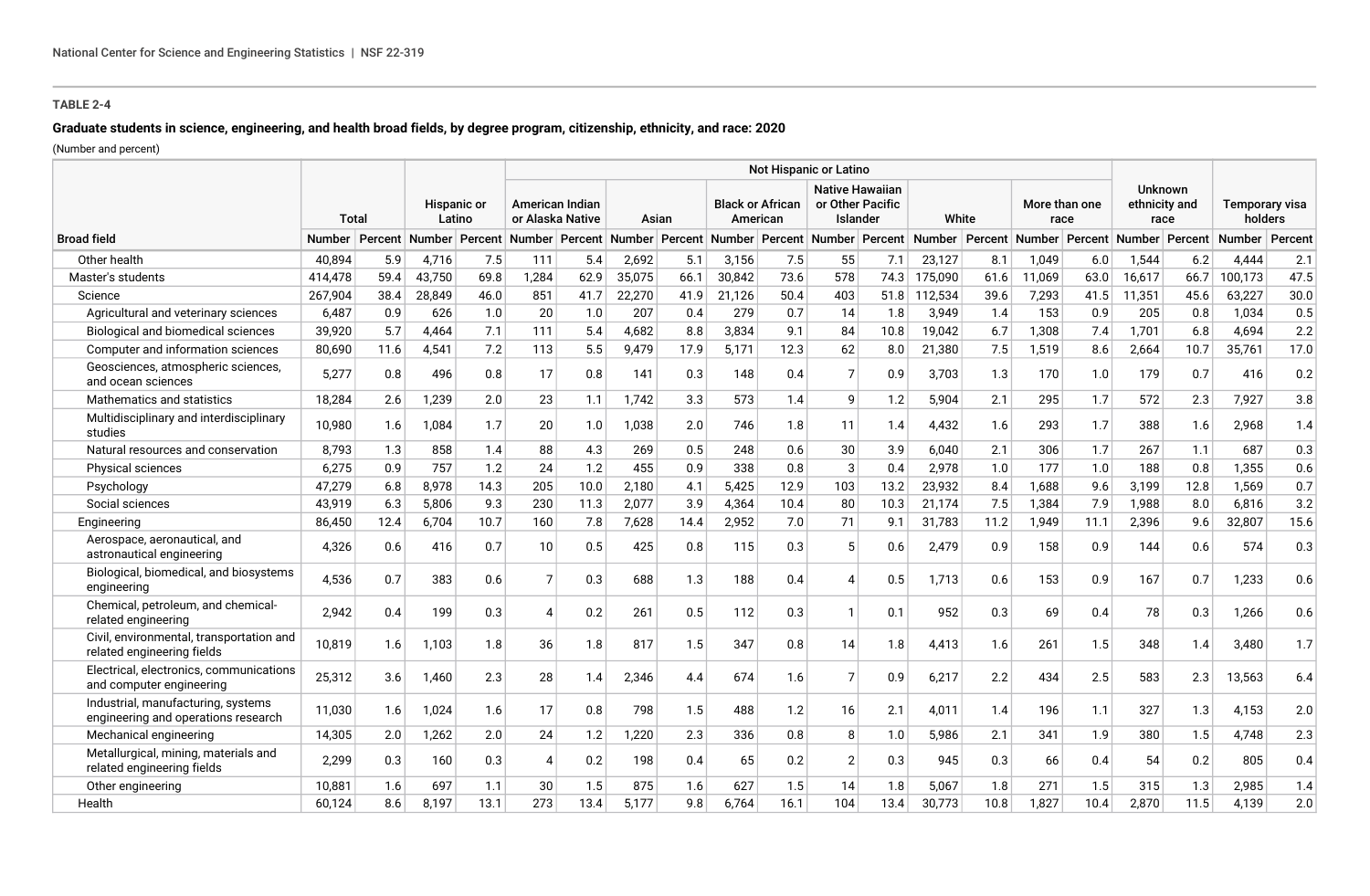# **Graduate students in science, engineering, and health broad fields, by degree program, citizenship, ethnicity, and race: 2020**

(Number and percent)

|                                                                           |         |         |                              |      | Not Hispanic or Latino              |      |                                                     |      |                                     |      |                                                        |      |         |      |                       |      |                                         |      |                           |         |
|---------------------------------------------------------------------------|---------|---------|------------------------------|------|-------------------------------------|------|-----------------------------------------------------|------|-------------------------------------|------|--------------------------------------------------------|------|---------|------|-----------------------|------|-----------------------------------------|------|---------------------------|---------|
|                                                                           | Total   |         | <b>Hispanic or</b><br>Latino |      | American Indian<br>or Alaska Native |      | Asian                                               |      | <b>Black or African</b><br>American |      | <b>Native Hawaiian</b><br>or Other Pacific<br>Islander |      | White   |      | More than one<br>race |      | <b>Unknown</b><br>ethnicity and<br>race |      | Temporary visa<br>holders |         |
| <b>Broad field</b>                                                        | Number  | Percent |                              |      |                                     |      | Number Percent Number Percent Number Percent Number |      |                                     |      | Percent Number Percent Number Percent Number           |      |         |      |                       |      | Percent Number Percent Number           |      |                           | Percent |
| Clinical medicine <sup>a</sup>                                            | 29,748  | 4.3     | 4,132                        | 6.6  | 185                                 | 9.1  | 3,181                                               | 6.0  | 4,511                               | 10.8 | 57                                                     | 7.3  | 12,672  | 4.5  | 991                   | 5.6  | 1,662                                   | 6.7  | 2,357                     | 1.1     |
| Other health                                                              | 30,376  | 4.4     | 4,065                        | 6.5  | 88                                  | 4.3  | 1,996                                               | 3.8  | 2,253                               | 5.4  | 47                                                     | 6.0  | 18,101  | 6.4  | 836                   | 4.8  | 1,208                                   | 4.8  | 1,782                     | 0.8     |
| Doctoral students                                                         | 283,335 | 40.6    | 18,929                       | 30.2 | 758                                 | 37.1 | 18,019                                              | 33.9 | 11,074                              | 26.4 | 200                                                    | 25.7 | 108,965 | 38.4 | 6,510                 | 37.0 | 8,291                                   | 33.3 | 10,589                    | 52.5    |
| Science                                                                   | 196,742 | 28.2    | 14,856                       | 23.7 | 617                                 | 30.2 | 12,542                                              | 23.6 | 7,925                               | 18.9 | 150                                                    | 19.3 | 82,872  | 29.2 | 4,951                 | 28.2 | 6,369                                   | 25.6 | 66,460                    | 31.5    |
| Agricultural and veterinary sciences                                      | 4,313   | 0.6     | 197                          | 0.3  | $\overline{7}$                      | 0.3  | 128                                                 | 0.2  | 99                                  | 0.2  | $\overline{1}$                                         | 0.1  | 1,794   | 0.6  | 78                    | 0.4  | 87                                      | 0.3  | 1,922                     | 0.9     |
| Biological and biomedical sciences                                        | 54,905  | 7.9     | 4,978                        | 7.9  | 186                                 | 9.1  | 4,838                                               | 9.1  | 2,215                               | 5.3  | 53                                                     | 6.8  | 25,932  | 9.1  | 1,543                 | 8.8  | 1,746                                   | 7.0  | 13,414                    | 6.4     |
| Computer and information sciences                                         | 18,174  | 2.6     | 448                          | 0.7  | 14                                  | 0.7  | 1,220                                               | 2.3  | 468                                 | 1.1  | 8                                                      | 1.0  | 3,931   | 1.4  | 270                   | 1.5  | 508                                     | 2.0  | 11,307                    | 5.4     |
| Geosciences, atmospheric sciences,<br>and ocean sciences                  | 6.515   | 0.9     | 447                          | 0.7  | 14                                  | 0.7  | 246                                                 | 0.5  | 119                                 | 0.3  | $\overline{1}$                                         | 0.1  | 3,333   | 1.2  | 196                   | 1.1  | 212                                     | 0.9  | 1.947                     | 0.9     |
| Mathematics and statistics                                                | 13.687  | 2.0     | 625                          | 1.0  | 13                                  | 0.6  | 833                                                 | 1.6  | 204                                 | 0.5  | 3                                                      | 0.4  | 4,488   | 1.6  | 251                   | 1.4  | 376                                     | 1.5  | 6,894                     | 3.3     |
| Multidisciplinary and interdisciplinary<br>studies                        | 3,553   | 0.5     | 249                          | 0.4  | 9                                   | 0.4  | 243                                                 | 0.5  | 209                                 | 0.5  | 6                                                      | 0.8  | 1,576   | 0.6  | 77                    | 0.4  | 125                                     | 0.5  | 1,059                     | 0.5     |
| Natural resources and conservation                                        | 3.705   | 0.5     | 298                          | 0.5  | 35 <sup>5</sup>                     | 1.7  | 99                                                  | 0.2  | 156                                 | 0.4  | 3                                                      | 0.4  | 1,977   | 0.7  | 81                    | 0.5  | 146                                     | 0.6  | 910                       | 0.4     |
| Physical sciences                                                         | 36,341  | 5.2     | 2,272                        | 3.6  | 55                                  | 2.7  | 2,041                                               | 3.8  | 758                                 | 1.8  | 14                                                     | 1.8  | 14,957  | 5.3  | 769                   | 4.4  | 961                                     | 3.9  | 14,514                    | 6.9     |
| Psychology                                                                | 21,115  | 3.0     | 2,798                        | 4.5  | 97                                  | 4.8  | 1,265                                               | 2.4  | 1,619                               | 3.9  | 21                                                     | 2.7  | 11,412  | 4.0  | 870                   | 4.9  | 794                                     | 3.2  | 2,239                     | 1.1     |
| Social sciences                                                           | 34.434  | 4.9     | 2,544                        | 4.1  | 187                                 | 9.2  | 1,629                                               | 3.1  | 2,078                               | 5.0  | 40                                                     | 5.1  | 13,472  | 4.7  | 816                   | 4.6  | 1,414                                   | 5.7  | 12,254                    | 5.8     |
| Engineering                                                               | 71,279  | 10.2    | 2,940                        | 4.7  | 79                                  | 3.9  | 4,392                                               | 8.3  | 1,631                               | 3.9  | 30                                                     | 3.9  | 19,064  | 6.7  | 1,194                 | 6.8  | 1,430                                   | 5.7  | 40,519                    | 19.2    |
| Aerospace, aeronautical, and<br>astronautical engineering                 | 2,645   | 0.4     | 116                          | 0.2  | $\boldsymbol{\varDelta}$            | 0.2  | 183                                                 | 0.3  | 48                                  | 0.1  | 5                                                      | 0.6  | 1,073   | 0.4  | 75                    | 0.4  | 44                                      | 0.2  | 1,097                     | 0.5     |
| Biological, biomedical, and biosystems<br>engineering                     | 8,239   | 1.2     | 573                          | 0.9  | 15                                  | 0.7  | 1,002                                               | 1.9  | 262                                 | 0.6  | 10                                                     | 1.3  | 3,240   | 1.1  | 246                   | 1.4  | 239                                     | 1.0  | 2,652                     | 1.3     |
| Chemical, petroleum, and chemical-<br>related engineering                 | 7.612   | 1.1     | 307                          | 0.5  | 12                                  | 0.6  | 560                                                 | 1.1  | 143                                 | 0.3  | 3                                                      | 0.4  | 2,329   | 0.8  | 136                   | 0.8  | 119                                     | 0.5  | 4,003                     | 1.9     |
| Civil, environmental, transportation and<br>related engineering fields    | 7,485   | 1.1     | 288                          | 0.5  | 10 <sup>1</sup>                     | 0.5  | 243                                                 | 0.5  | 162                                 | 0.4  | 3                                                      | 0.4  | 1,549   | 0.5  | 86                    | 0.5  | 121                                     | 0.5  | 5,023                     | 2.4     |
| Electrical, electronics, communications<br>and computer engineering       | 17.720  | 2.5     | 458                          | 0.7  | $\overline{7}$                      | 0.3  | 956                                                 | 1.8  | 300                                 | 0.7  | -1                                                     | 0.1  | 3.099   | 1.1  | 161                   | 0.9  | 347                                     | 1.4  | 12,391                    | 5.9     |
| Industrial, manufacturing, systems<br>engineering and operations research | 3,839   | 0.6     | 96                           | 0.2  | $\overline{2}$                      | 0.1  | 177                                                 | 0.3  | 135                                 | 0.3  | $\mathbf{1}$                                           | 0.1  | 868     | 0.3  | 50                    | 0.3  | 95                                      | 0.4  | 2,415                     | 1.1     |
| Mechanical engineering                                                    | 11,477  | 1.6     | 556                          | 0.9  | 14                                  | 0.7  | 580                                                 | 1.1  | 225                                 | 0.5  | $\mathbf{1}$                                           | 0.1  | 3,004   | 1.1  | 197                   | 1.1  | 228                                     | 0.9  | 6,672                     | 3.2     |
| Metallurgical, mining, materials and<br>related engineering fields        | 4.882   | 0.7     | 263                          | 0.4  | 5 <sup>5</sup>                      | 0.2  | 338                                                 | 0.6  | 103                                 | 0.2  | $\overline{2}$                                         | 0.3  | 1,557   | 0.5  | 100                   | 0.6  | 81                                      | 0.3  | 2,433                     | 1.2     |
| Other engineering                                                         | 7,380   | 1.1     | 283                          | 0.5  | 10                                  | 0.5  | 353                                                 | 0.7  | 253                                 | 0.6  | 4                                                      | 0.5  | 2,345   | 0.8  | 143                   | 0.8  | 156                                     | 0.6  | 3,833                     | 1.8     |